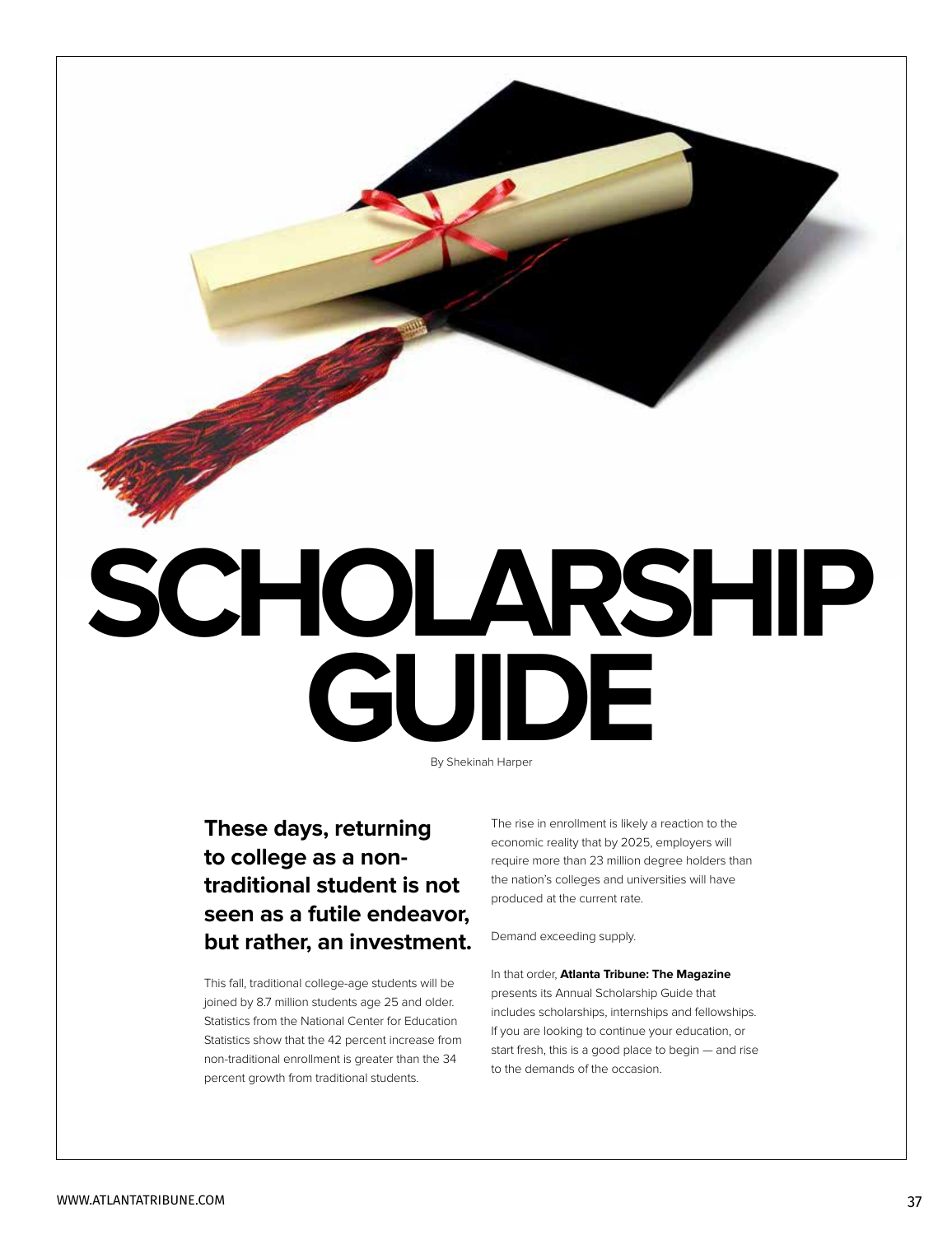## **Scholarships**

#### **AAUW Career Development Grant**

**WEBSITE:** www.aauw.org/what-we-do/educational-funding-and-awards **ELIGIBILITY:** Women who hold a bachelor's degree and are preparing to advance or change careers

**DEADLINE:** December 15, 2014 **CONTACT:** 202.785.7700

#### **ACS Doctoral Degree Scholarship in Cancer Nursing WEBSITE:**

www.cancer.org/research/applyforaresearchgrant/granttypes/doctoraldegree-scholarship-nursing

**ELIGIBILITY:** Graduate students pursuing a doctoral study in the field of cancer nursing research and preparing for career as a nurse scientist **DEADLINE:** October 15, 2014 **CONTACT:** Visit website for details

#### **AES engineering scholarship**

**WEBSITE:** www.aesengineers.com/scholarships.htm **ELIGIBILITY:** Offered to high school seniors and all students attending post-secondary educational facility **DEADLINE:** October 6, 2014 **CONTACT:** scholarships@aesengineers.com

#### **AIFS Diversity Abroad Achievement Scholarship**

**WEBSITE:** www.aifsabroad.com/scholarships.asp#diversityabroad **ELIGIBILITY:** Students who demonstrate high academic achievement and/or community service activities from under-represented groups **DEADLINE:** September 15th annually **CONTACT:** 800.727.2437

#### **ALA- LITA/LSSI Scholarship**

**WEBSITE:** www.ala.org **ELIGIBILITY:** Must demonstrate potential in and a strong commitment to study in an American Library Association Accredited Master of Library Science program **DEADLINE:** March 1st annually **CONTACT:** 800.545.2433

#### **Benjamin A. Gilman International Scholarship**

**WEBSITE:** www.iiw.org **ELIGIBILITY:** Undergraduate students who are U.S. citizens and plan to study and/or intern abroad **DEADLINE:** October 7th **CONTACT:** gilmanforms@iie.org

#### **Beverly Anderson Scholarship**

**WEBSITE:** www.fairfaxcity-va.aauw.net/scholarship **ELIGIBILITY:** Women who are returning to college and pursuing bachelor's degrees **DEADLINE:** Application cycle begins in April 2015 **CONTACT:** Visit website for details

#### **CIA Graduate Scholar Program WEBSITE:**

www.cia.gov/careers/student-opportunities/graduate-scholarshipprogram.html **ELIGIBILITY:** Minority or disabled students entering their first or second year of graduate studies

**DEADLINE:** October 15, 2014 **CONTACT:** 703.482.0623

#### **Emerge Scholarship**

**WEBSITE:** www.emergescholarships.org/scholarships/apply.php **ELIGIBILITY:** Women who are at least 25 years of age **DEADLINE:** Visit website for details **CONTACT:** 404.477.5808

#### **EWI ASIST Scholarship**

**WEBSITE:** www.ewiconnect.com/?page\_id=203 **ELIGIBILITY:** Adults who are facing economic, social or physical challenges, who are looking to improve their situations through educational opportunities **DEADLINE:** Visit website for details **CONTACT:** Visit website for details

#### **Fulbright U.S. Scholar Program**

**WEBSITE:** www.cies.org/program/core-fulbright-us-scholar-program **ELIGIBILITY:** U.S. citizenship; recent college graduates with limited professional experience and graduate or doctoral students seeking funding to complete their degree **DEADLINE:** August annually **CONTACT:** 202.686.4000

#### **Harry S. Truman Scholarship**

**WEBSITE:** www.truman.gov **ELIGIBILITY:** Students continuing their education in pursuit of master's, doctorate or professional degrees **DEADLINE:** February 15, 2015 **CONTACT:** 202.395.4831

#### **HOPE Scholarship**

**WEBSITE:** www.gacollege411.org **ELIGIBILITY:** Minimum 3.0 GPA; Georgia resident **DEADLINE:** Last day of classes/exams; recommended that students apply earlier **CONTACT:** gacollege411@gsfc.org

#### **Jeannette Rankin Women's Scholarship Fund**

**WEBSITE:** www.rankinfoundation.org/students/application/ **ELIGIBILITY:** Women who are U.S. citizens or permanent residents of the United States; age 35 or older; must be pursuing a technical or vocational education, an associate's degree, or a first bachelor's degree **DEADLINE:** Application cycle begins November 1, 2014 **CONTACT:** info@rankinfoundation.org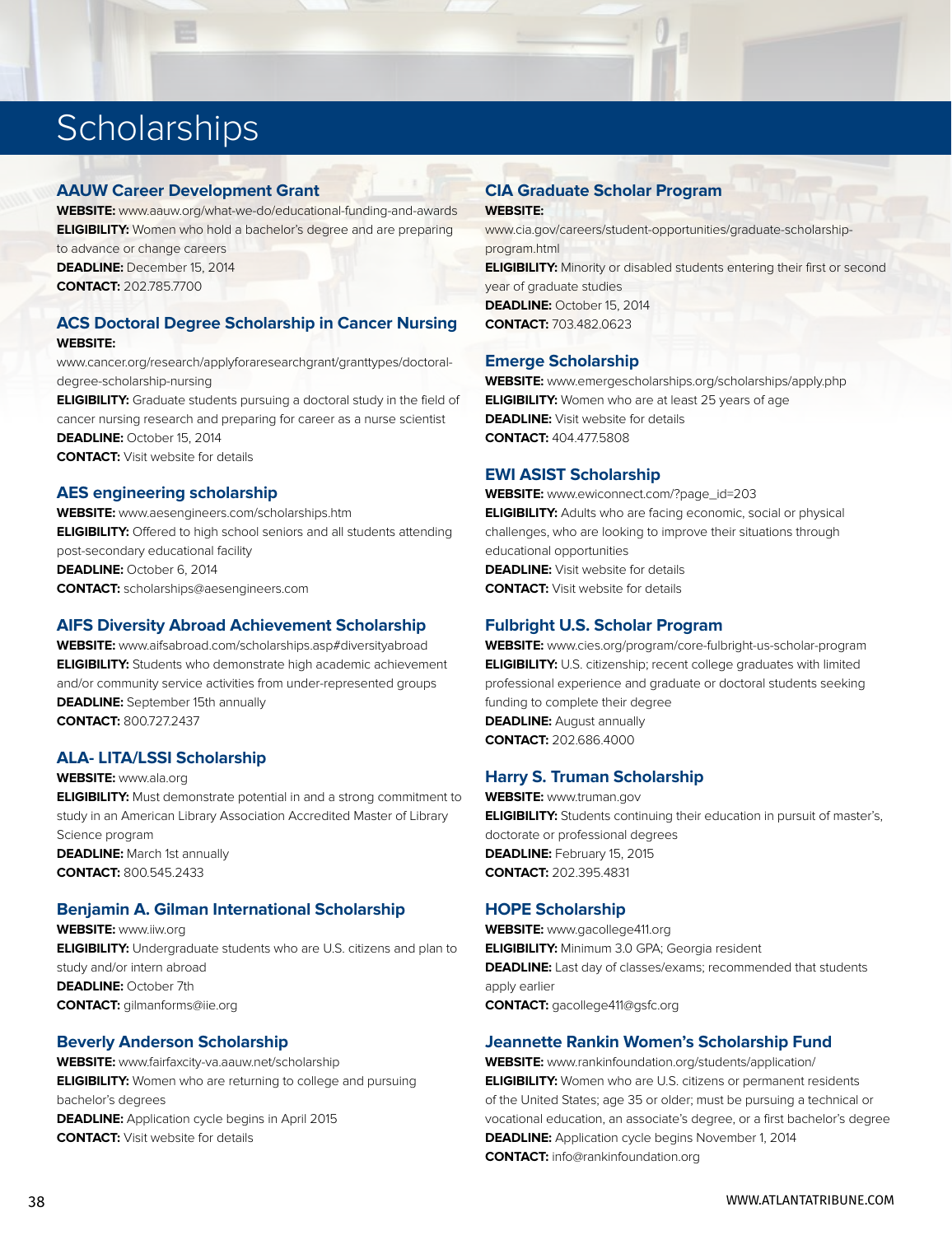#### **Kazimour Scholarship**

**WEBSITE:** www.myantshe.org **ELIGIBILITY:** Students age 25 and older who are pursuing an undergraduate degree and have completed 15 or more credit hours **DEADLINE:** January annually **CONTACT:** Visit website for details

#### **Leger Initiative for Education Fund**

**WEBSITE:** www.mainstreetfoundation.org **ELIGIBILITY:** Students returning to higher education at least 10 years after graduating high school **DEADLINE:** Application cycle begins January 15 annually **CONTACT:** 860.583.6363

#### **Linda Lael Miller Scholarships for Women Program**

**WEBSITE:** www.lindalaelmiller.com/lindas-scholarship **ELIGIBILITY:** Women who are citizens of the United States or Canada; must be attending or enrolled to attend a U.S. or Canadian college of university **DEADLINE:** August 29, 2014

**CONTACT:** LLMScholarships@NancyBerland.com

#### **NAAAHR Atlanta Excellence in HR Scholarship**

**WEBSITE:** www.naaahratlanta.com **ELIGIBILITY:** African-American student pursuing an undergraduate or graduate degree in human resources or a HR-related program **DEADLINE:** October 22, 2014 **CONTACT:** scholarship@naaahratlanta.com

#### **Osher Reentry Scholarship Program**

**WEBSITE:** www.osherfoundation.org/index.php?reentry **ELIGIBILITY:** Students who have experienced an interruption in their education of five or more years and who want to resume their education at the undergraduate level **DEADLINE:** Rolling **CONTACT:** 415.861.5587

#### **P.E.O Scholar Awards Program**

**WEBSITE:**

www.peointernational.org/sites/www.peointernational.org/files/content/ psa-info-card\_updates\_2013-02-11\_low-res.pdf **ELIGIBILITY:** Women continuing their education by pursing a doctoral

level degree; must be nominated by a local P.E.O. chapter **DEADLINE:** November 20th annually **CONTACT:** psa@peodsm.org

#### **Soroptomist Women's Opportunity Award**

**WEBSITE:** www.soroptimist.org/awards/apply.html **ELIGIBILITY:** Women who are continuing their education after having to overcome an obstacle **DEADLINE:** Visit website for details **CONTACT:** 215.893.9000

#### **Talbots Women's Scholarship Program WEBSITE:**

www.talbots.com/online/landing/landingPage. jsp?landingPage=scholarship

**ELIGIBILITY:** Women continuing their education and have earned their high school diploma or GED before September 2001 **DEADLINE:** Application cycle begins in November 2014 **CONTACT:** Visit website for details

#### **The Rhodes Scholarship**

**WEBSITE:** www.rhodesscholar.org/applying-for-the-scholarship **ELIGIBILITY:** A citizen of the United States; at least 18 but not yet 24 years of age; must complete bachelor's degree before October 1 in the year following election

**DEADLINE:** 11:59 p.m. EST on the first Wednesday of October **CONTACT:** 703.821.5960

#### **Tylenol Future Care Scholarship**

**WEBSITE:** www.tylenol.com/news/scholarship **ELIGIBILITY:** Students pursuing an education in healthcare **DEADLINE:** January 15th annually **CONTACT:** Visit website for more details

#### **Walmart Associate Scholarship**

**WEBSITE:** walmart.scholarsapply.org/associate **ELIGIBILITY:** Must be employed part-time or full-time with any division of Walmart for at least six consecutive months prior to the appropriate application due date **DEADLINE:** September 3, 2014 **CONTACT:** Contact via website

## **Internships**

#### **George A. Lottier Golf Foundation Internship & Scholarship Award**

#### **WEBSITE:** www.atlantatribune.com

**ELIGIBILITY:** College student entering his or her junior or senior year, or anyone pursuing a graduate degree; applicants must have a minimum 3.0 GPA and be studying English, journalism, communications, marketing, sales or graphic design **DEADLINE:** Rolling **CONTACT:** kmines@atlantatribune.com

#### **AT&T Student Internship**

**WEBSITE:** http://att.jobs/careers/college/internships **ELIGIBILITY:** Undergraduate or graduate student; minimum 3.0 GPA **DEADLINE:** Application cycle begins in November **CONTACT:** Online chat assistance is available from Monday-Friday, 8 a.m. to 6 p.m.

#### **Boston Consulting Group Internship**

**WEBSITE:** www.bcg.com/careers/is\_bcg\_for\_me/internships/ default.aspx **ELIGIBILITY:** College junior or graduate students **DEADLINE:** Open **CONTACT:** Contact via website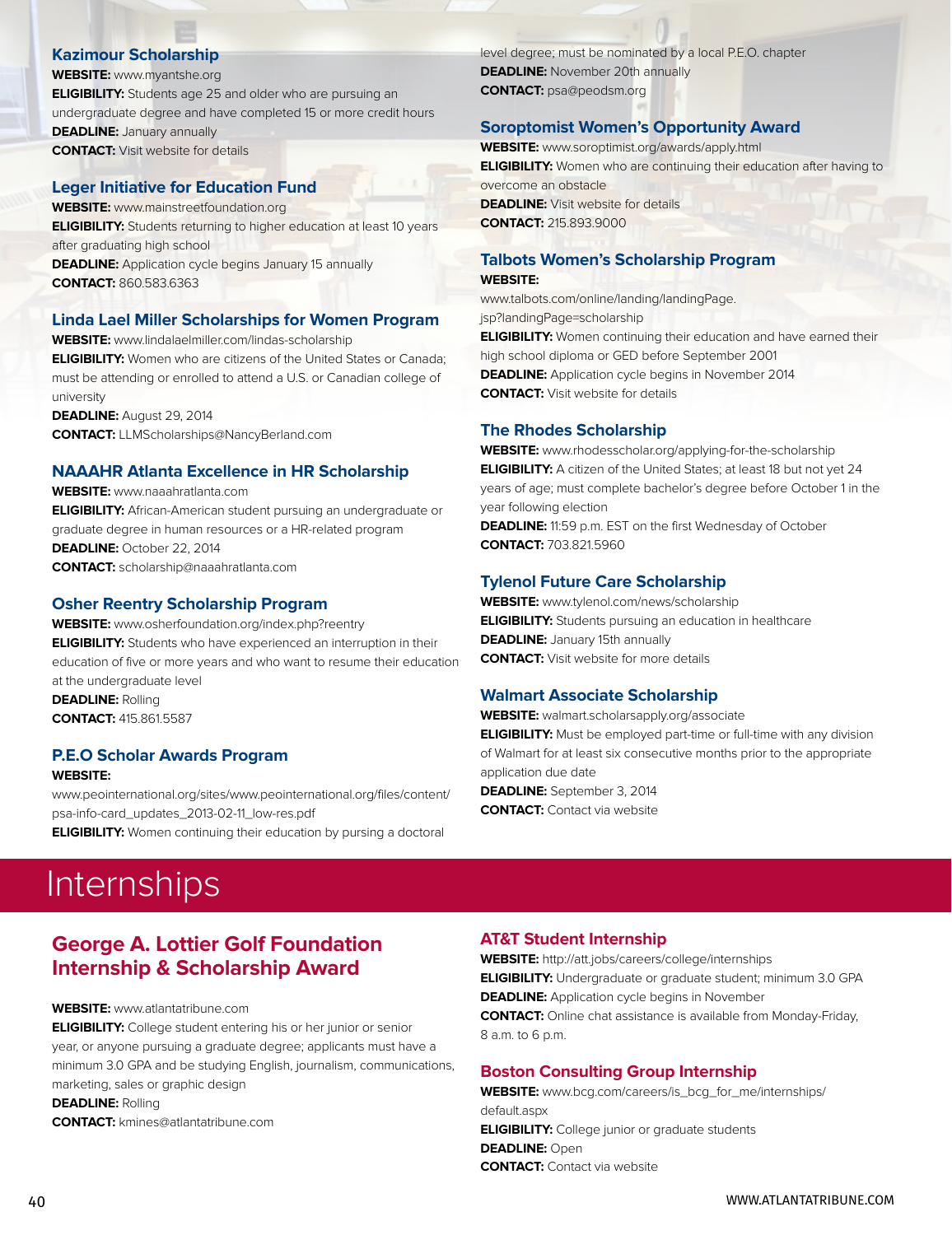#### **BET Internship Program**

**WEBSITE:** www.betcareers.viacom.com/internships.html **ELIGIBILITY:** Undergraduate, graduate and law student **DEADLINE:** Rolling **CONTACT:** internship@bet.net

#### **Facebook Front End Internship**

**WEBSITE:** www.facebook.com/careers/university **ELIGIBILITY:** Student must be pursuing a bachelor's or master's degree in computer science or another related technical field **DEADLINE:** Deadlines vary by opportunity **CONTACT:** Visit website for details

#### **FDA Office of Policy Internship Program**

**WEBSITE:** www.fda.gov/AboutFDA/WorkingatFDA/ FellowshipInternshipGraduateFacultyPrograms/default.htm **ELIGIBILITY:** Undergraduate student at least 18 years of age on or before the first day of the internship; graduate student; must have completed at least two semesters of college education **DEADLINE:** August 31st (for spring semester) **CONTACT:** FDA.Policy.Internships@fda.hhs.gov

#### **Fox 5 Internship**

**WEBSITE:** www.myfoxatlanta.com/story/17649957/fox-5-internships **ELIGIBILITY:** Undergraduate student **DEADLINE:** November 20 (for spring semester) **CONTACT:** hratlanta@foxtv.com

#### **General Mills Human Resources Manager Internship**

**WEBSITE:** http://careers.generalmills.com **ELIGIBILITY:** Student pursuing a master's degree in human resources, industrial labor relations or business administration **DEADLINE:** Visit website for details **CONTACT:** Visit website for details

#### **Google Business Internship**

**WEBSITE:** www.google.com/about/careers **ELIGIBILITY:** Undergraduate student on track to graduate between December 2014 and June 2015 **DEADLINE:** Application cycle begins in June **CONTACT:** Visit website for details

#### **Harper Internship Program**

**WEBSITE:** www.theihs.org/harper-internship-program **ELIGIBILITY:** Student of any age and experience level **DEADLINE:** Application cycle begins in July 2014 **CONTACT:** staylor@ihs.gmu.edu

#### **Work the World Internship**

**WEBSITE:** www.worktheworld.com/internships **ELIGIBILITY:** Must have completed clinical courses **DEADLINE:** Visit website for details **CONTACT:** info@worktheworld.com

#### **White House Internship Program**

**WEBSITE:** www.whitehouse.gov/about/internships/program **ELIGIBILITY:** Must be U.S. citizens, 18 years of age on or before the first day of the internship; undergraduate and graduate student; recent graduate

**DEADLINE:** September 7th for spring 2015 semester **CONTACT:** intern\_application@whitehouse.gov

#### **Marvel Entertainment Publishing Internship**

**WEBSITE:** www.marvel.com/corporate/interns **ELIGIBILITY:** Must be enrolled as a full-time student **DEADLINE:** Application cycle begins in July 2014 **CONTACT:** internships@marvel.com

#### **Doctors without Borders Editorial and Multimedia Internship**

**WEBSITE:** www.doctorswithoutborders.org/work-with-us/work-in-thenyc-office/internships **ELIGIBILITY:** Undergraduate and graduate students with interest in communications or journalism **DEADLINE:** August 8th annually **CONTACT:** internships@newyork.msf.org

#### **Students@Work Internship Program, Turner Broadcasting System Inc.**

**WEBSITE:** www.turner.com/#/careers/students-and-recent-grads **ELIGIBILITY:** Must be a college junior, senior or graduate student enrolled in school at the time of the internship **DEADLINE:** Rolling **CONTACT:** Visit website for details

#### **Disney College Program**

**WEBSITE:** www.cp.disneycareers.com/en/about-disney-collegeprogram/overview/

**ELIGIBILITY:** Student must have completed one semester at an accredited college or university; must be at least 18 years of age by the time the program begins **DEADLINE:** Visit website for details

**CONTACT:** wdw.college.recruiting@disney.com

#### **AEI Internship**

**WEBSITE:** www.aeiinternships.silkroad.com/AEIinternships/Home/ why\_work\_for\_us.html **ELIGIBILITY:** Student with a minimum 3.0 GPA **DEADLINE:** September 1st **CONTACT:** internships@aei.org

#### **Reason Foundation Internship**

**WEBSITE:** www.reason.org/news/show/internships **ELIGIBILITY:** Students interested in journalism, public policy research, video production and fundraising **DEADLINE:** November 13th (for spring semester) **CONTACT:** intern@reason.org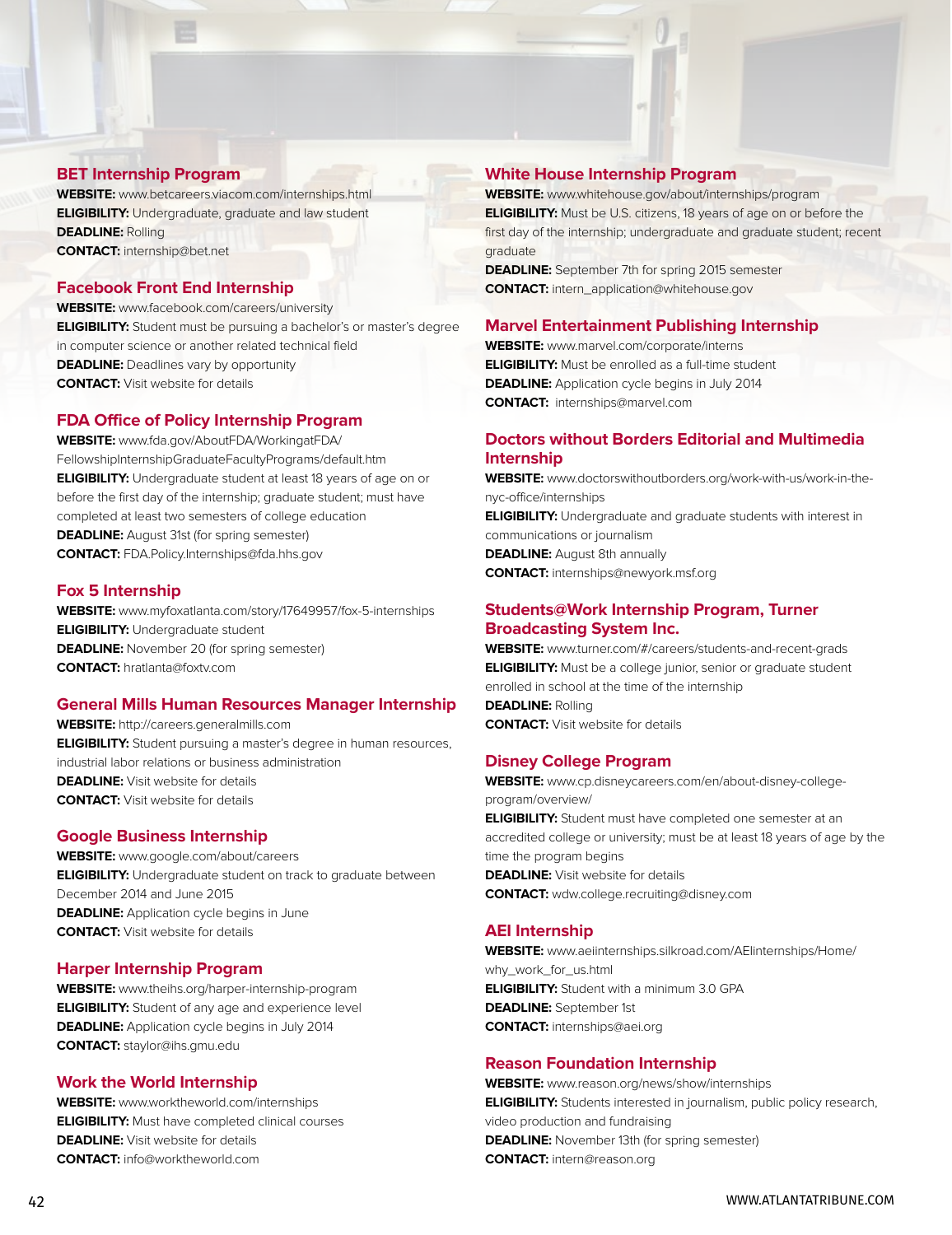#### **Sony Pictures SPECTRUM Internship**

**WEBSITE:** www.sonypictures.com/corp/careers.html **ELIGIBILITY:** Students must be in good academic standing and possess interest in the entertainment industry **DEADLINE:** Open until position filled **CONTACT:** Contact via website

#### **American Cancer Society Grant Research Internship**

**WEBSITE:** www.careers.peopleclick.com/careerscp/client\_acs/external/ search.do

**ELIGIBILITY:** Graduate student enrolled in master's- or doctoral-level program in public health or biomedical sciences; if master's level, must have completed at least one year of graduate studies

**DEADLINE:** Open until position filled

**CONTACT:** Visit website for details

#### **GlobalSolutions.org Internship**

**WEBSITE:** www.globalsolutions.org/jobs#internships **ELIGIBILITY:** Student must be interested in U.S. politics, international affairs, journalism or IT technology **DEADLINE:** Open until position filled **CONTACT:** internships@globalsolutions.org

#### **National Public Radio Internship**

**WEBSITE:** www.npr.org/about/jobs/intern/index.html **ELIGIBILITY:** Undergraduate, graduate or post-graduate students **DEADLINE:** November 15th (winter/spring semester) **CONTACT:** internship@npr.org

## **Fellowships**

#### **OpenNews Fellowship**

**WEBSITE:** www.mozillaopennews.org/fellowships **ELIGIBILITY:** Developers, hackers, engineers, technologists, data crunchers, and others who like to code; variety of backgrounds can include academia, software engineering, open source coding and newsroom development

**DEADLINE:** August 16, 2014 **CONTACT:** opennews@mozillafoundation.org

#### **Fellowships at the Wilson Center**

**WEBSITE:** www.wilsoncenter.org/fellowships-grants **ELIGIBILITY:** Citizens or permanent residents from any country; outstanding capabilities and experience from a wide variety of backgrounds; academic candidates holding a Ph.D. or demonstrating scholarly achievement by publishing beyond their doctoral dissertations; practitioners or policymakers with an equivalent level of professional achievement

**DEADLINE:** October 1, 2014 **CONTACT:** fellowships@wilsoncenter.org

#### **Medical Student Summer Research Fellowship**

**WEBSITE:** www.hss.edu/medical-student-summer-research-fellowship. asp

**ELIGIBILITY:** Students who have completed their first year in an accredited U.S. medical school **DEADLINE:** March annually **CONTACT:** hidakac@hss.edu

#### **Westin Fellowship Program**

**WEBSITE:** www.privacyassociation.org/westin\_fellowship **ELIGIBILITY:** A strong academic record and completion of an undergraduate degree from an accredited four-year program (graduate degree is preferred); able to be physically located at the IAPP's office in New Hampshire during the term of their fellowship. Successful applicants will have a strong academic background in a relevant field(s), proven communication skills and a passionate interest in privacy issues. Must be interested in pursuing a long-term career path in the field of privacy

**DEADLINE:** February 28, 2015 **CONTACT:** dave@privacyassociation.org

#### **Carnegie Endowment for International Peace Junior Fellowship Program**

**WEBSITE:** www.carnegieendowment.org/about/index.cfm?fa=jrfellows **ELIGIBILITY:** Graduating college seniors or students who have graduated during the last academic year; no one who has started graduate studies is eligible for consideration **DEADLINE:** January 15 annually **CONTACT:** jrfellowinfo@carneigeendowment.org

#### **Fulbright U.S. Student Program**

**WEBSITE:** http://us.fulbrightonline.org/fulbright-us-student-program **ELIGIBILITY:** Bachelor's degree; professional training in the creative and performing arts

**EXTERNAL DEADLINE:** October 14, 2014 (2015-2016 program) **CONTACT:** radkins@uoregon.edu

#### **MIT Sloan Fellows Program in Innovation and Global Leadership**

**WEBSITE:** www.columbia.edu/cu/societyoffellows/fellowship.html **ELIGIBILITY:** Received Ph.D. between January 1, 2012, and July, 1 2014 **DEADLINE:** Application cycle began July 18th **CONTACT:** sof-fellows@columbia.edu

#### **Ford Foundation Pre-doctoral Fellowship**

**WEBSITE:** http://sites.nationalacademies.org/PGA/FordFellowships/ PGA\_048001

**ELIGIBILITY:** Citizen of the United States committed to a career in teaching and research at the college or university level; enrolled in or planning to enroll in an eligible research-based program leading to a Ph.D. or Sc.D. degree at a U.S. educational institution

**DEADLINE:** January annually **CONTACT:** infofell@nas.edu